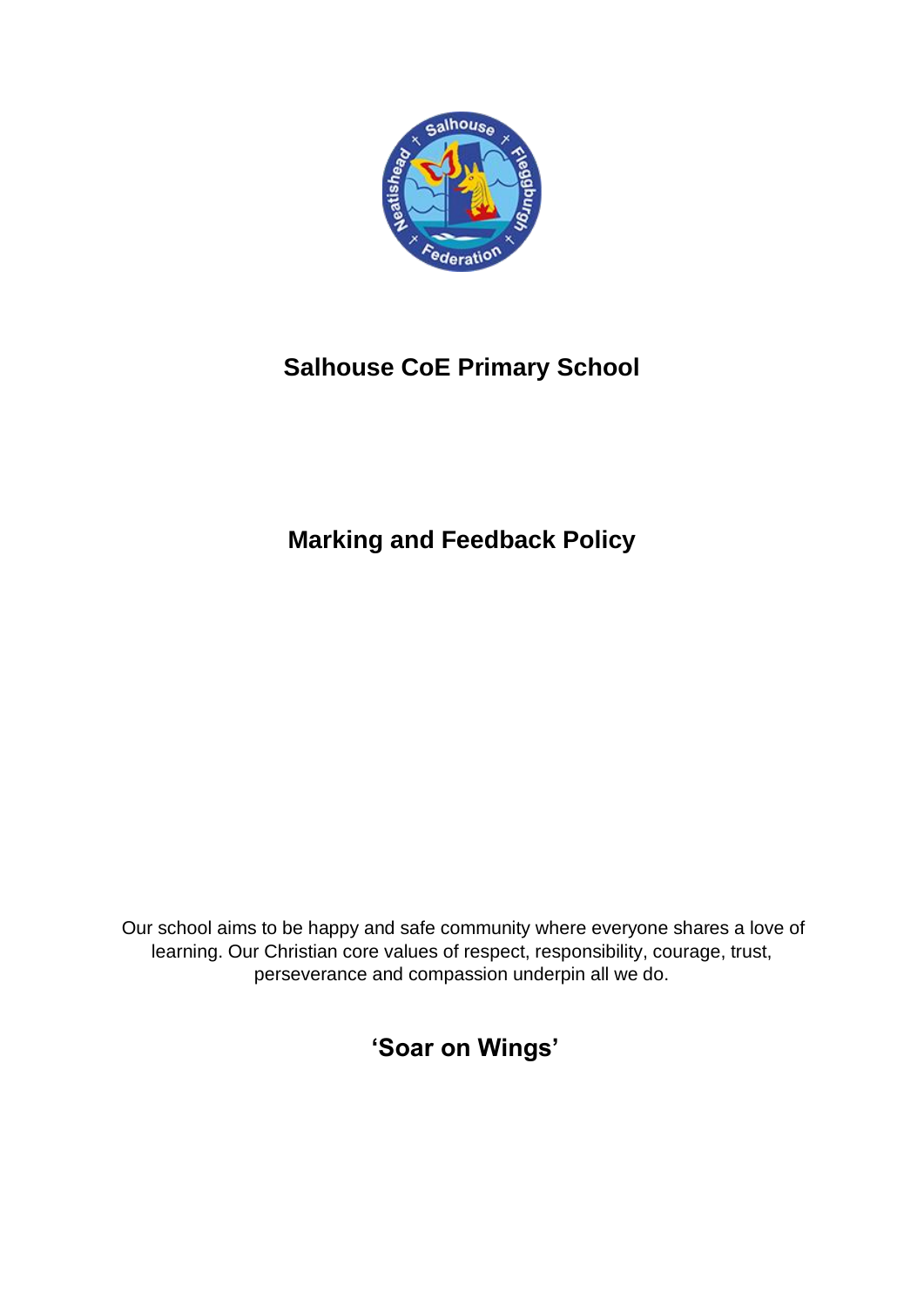# Document History

| Date         | Reason for<br>change |                  | Approved by |
|--------------|----------------------|------------------|-------------|
| January 2022 | Update               | <b>S</b> Collins | J Church    |
|              |                      |                  |             |
|              |                      |                  |             |

Review date January 2024

Our school is the secure base from which we 'soar on wings' to realise our ambitions.

Through valuing one another and the world in which we live, we flourish. Through providing rich opportunities, we can imagine fulfilling futures. Through a shared love of learning, we transform lives.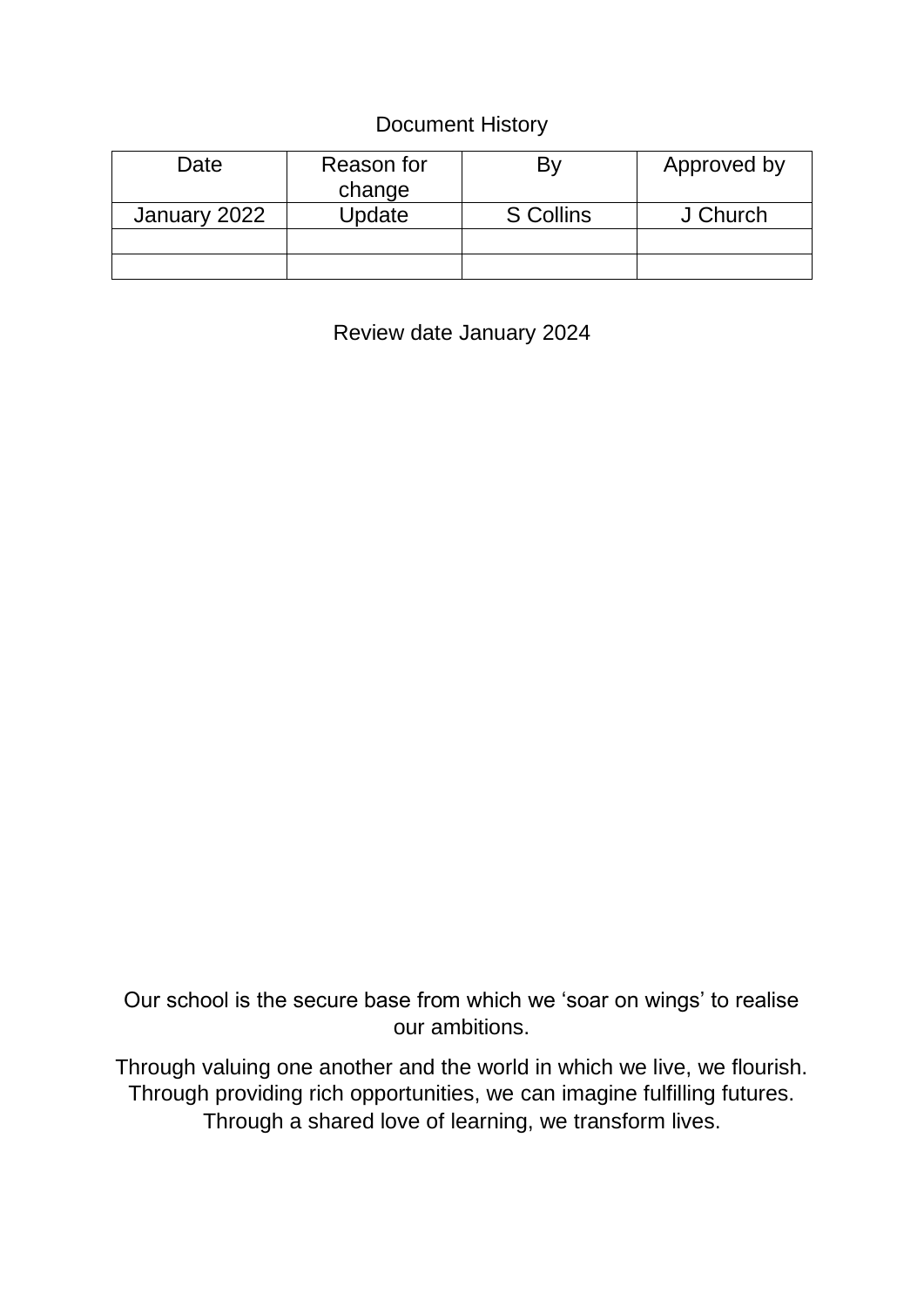## **1. Aims and Objectives**

Marking is an essential part of planning, assessment and teaching and learning at Salhouse. A comprehensive Marking and Feedback policy reassures and motivates pupils as well as informs teachers of children's achievements and next steps. Responding to pupils' work through constructive comments acknowledges achievement and promotes positive learning behaviours and attitudes.

An agreed, consistent system is to be followed throughout the school in order to secure best outcomes for all pupils.

It is expected that all staff mark and provide feedback with a commitment to support and accountability.

### **The purpose for marking for assessment is:**

- To support the pupils' learning
- To support teachers to evaluate the effectiveness of their teaching
- To benefit pupils, teachers and parents by checking that concepts have been understood
- To show that learning is valued
- To raise self-esteem and aspirations through praise and encouragement
- To promote self-assessment and recognise areas for improvement
- To identify children who need more support or more challenging work
- To be effective and diagnostic
- To provide useful information, which will move the pupil forward in their learning To identify next steps
- To share expectations, encouraging high standards in learning
- To inform future lesson planning
- To be constructive rather than negative
- To be completed alongside the learner when possible
- To provide regular and frequent feedback and allow time for feedback to be responded to
- To ensure learning objective / success criteria is clear and accessible to the learner
- To use errors / misconceptions as a learning point

#### **Our policy is underpinned by key principles. We believe that good marking practice:**

- Is fair, consistent and appropriate to the age, development and ability of the pupil.
- Requires sharing of the learning objectives and success criteria in order for the pupils to have a clear understanding of the criteria upon which their work will be marked.
- Incorporates setting aside time for pupils to assimilate and work on comments made to develop future learning.
- Is carried out daily.
- Indicates strengths and weaknesses.
- Involves the pupil in reflection and review may take place whilst the work is in progress.
- Is based upon a coherent system (our marking code).
- Celebrates progress

#### **Learning Objectives and Assessment Criteria**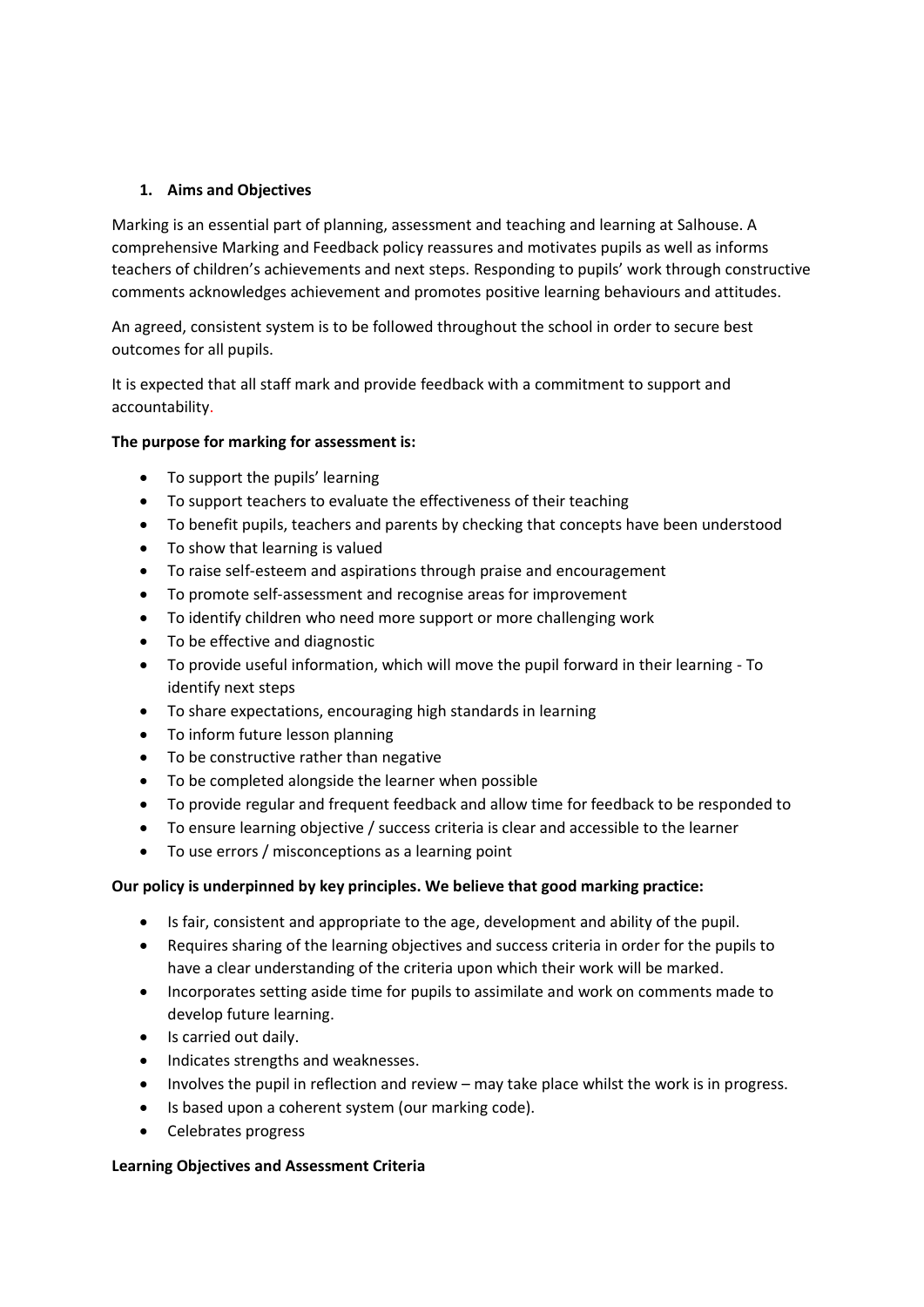The nature of formative feedback and providing academic guidance is greatly dependent upon the learning objective and the success criteria. It is crucial that pupils have a clear understanding of this and the criteria upon which the work will be marked. At Salhouse, this is displayed in the classroom for each lesson and also in the children's books or on their sheets. Children are systematically supported to be able to answer: What am I learning? How will I know I am doing well? What do I do if I am stuck? What are my next steps?

# **Our agreed system of marking is set out below:**

Marking is undertaken in accordance with the learning objective. Where appropriate and certainly with the younger children, we mark with the pupil. Positive comments are written in pink (tickled pink) and next steps written in green (growing green). Examples throughout the work of where a child has met the learning objective are highlighted in pink by the teacher.

Growing green comments should be focused and help the learner to 'close the gap' between what they have achieved and what they could achieve.

At the end of marking the child's piece of work, if they have met the learning objective, it can be highlighted in pink. If the child requires more practice to meet the learning objective, it can be highlighted in green.

At the early stages of learning, particularly in Reception and Year 1, much of the marking will be oral. Written responses pertaining to what was said between child and teacher is made in the pupil's book.

In upper key stage 2 when possible or relevant, books are marked daily, whilst the teacher will look at work, comments would not always be added although verbal feedback would be given. There is a detailed marking at a later point. Often, the children can mark their work individually or in pairs using marking ladders provided by the teacher.

Staff may also use stamps and stickers in their marking to show effort or achievement and improve motivation.

## **Feedback**

This is given in a number of ways and always intended to help move children's learning on. Feedback from children is encouraged, this will be through response to the growing green. Opportunities are given for children to mark work together and give each other feedback following the same 'pink and green' approach.

#### **Spelling and Grammar**

Teachers should comment on spelling and grammar in the following cases:

- If spellings and grammar were the lesson objective or part of the success criteria
- If they are spellings / high frequency words or subject specific vocabulary that the pupil should know (or has been provided)

If it is related to the pupil's individual target or highlighted in an earlier piece of work